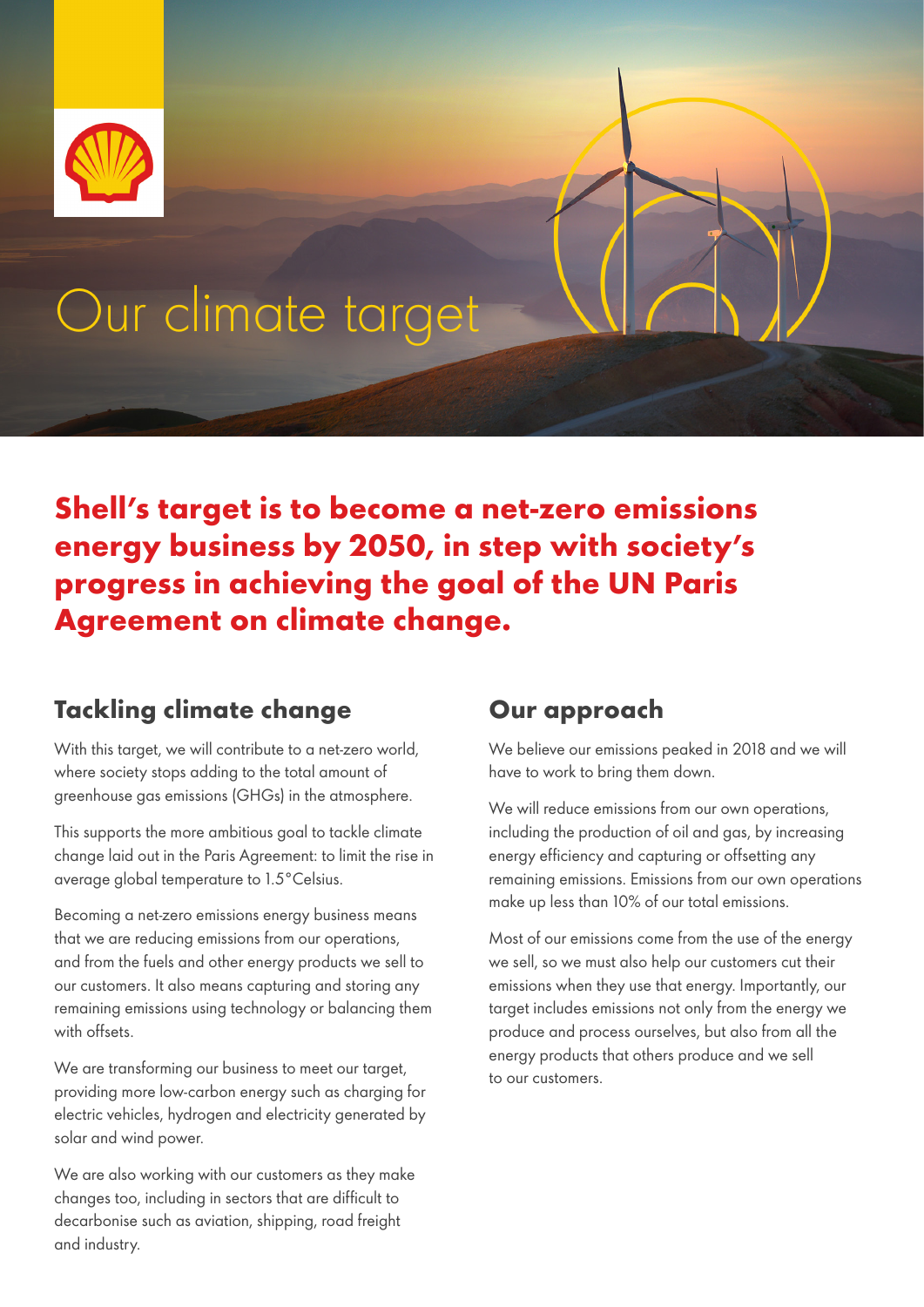# **We play three roles**

# **1) We are an energy provider**

Becoming a net-zero emissions business means offering customers more low-carbon products, from renewable electricity, to charging for electric vehicles and hydrogen. We aim to reduce the carbon intensity of the energy products we sell by 100% by 2050, $^1$  in step with society.

Carbon intensity is the total amount of greenhouse gas emissions associated with each unit of energy we sell, and which is used by our customers. This includes the emissions associated with the production, processing, transport and end-use of our energy products.

1 Compared to 2016 including customers' own offsets.

# **Our targets**

We have set short-, medium- and long-term targets to reduce the carbon intensity of the energy products we sell, in step with society. These targets are measured using the [Net Carbon Footprint metric](https://www.shell.com/energy-and-innovation/the-energy-future/what-is-shells-net-carbon-footprint-ambition/faq/_jcr_content/par/textimage_1422873874_1315597295.stream/1610614593601/913649aad10a958c5d3ad22156cb599fc6f2c6aa/the-net-carbon-footprint-model.pdf)  [and methodology.](https://www.shell.com/energy-and-innovation/the-energy-future/what-is-shells-net-carbon-footprint-ambition/faq/_jcr_content/par/textimage_1422873874_1315597295.stream/1610614593601/913649aad10a958c5d3ad22156cb599fc6f2c6aa/the-net-carbon-footprint-model.pdf)

We have set short-term carbon intensity targets each year for the following three-year periods:

- **by 2-3% by 2021**
- **by 3-4% by 2022**
- by 6-8% by 2023

We also have medium- and long-term carbon intensity targets:

- by 20% by 2030
- $\blacksquare$  by 45% by 2035\*
- by 100% by 2050\*

\* Our 2035 and 2050 targets also take account of any action taken by customers

See more in our **Climate Target FAQ** 

# **2) We are an energy user**

Our target is to achieve net-zero emissions from all our operations, as well as from the energy we need to power them. That means that any greenhouse gas emissions from making our products that cannot be avoided will be captured or offset using technology and nature.

## **Capturing and offsetting carbon**

- **Climate scientists are clear that using nature to absorb** and store carbon plays an important role as the energy system transitions. We support the responsible use of high-quality nature-based offsets. And we aim to offset around 120 million tonnes of emissions from the use of our products by 2030.
- We seek to have access to an additional 25 million tonnes a year of carbon capture and storage (CCS) capacity by 2035 – equal to 25 CCS facilities the size of our [Quest site in Canada.](https://www.shell.ca/en_ca/about-us/projects-and-sites/quest-carbon-capture-and-storage-project.html)

# **Business milestones**

We are taking steps to cut emissions from our existing oil and gas operations, and to avoid generating more in the future:

- We believe our annual oil production peaked in 2019. and we expect our total oil production to decline by 1-2% a year until 2030;
- Natural gas is the cleanest-burning hydrocarbon. The percentage of total gas production in our portfolio is expected to gradually rise to 55% or more by 2030;
- $\blacksquare$  By 2030, we will end routine flaring of gas, which generates carbon emissions, from the assets we operate;
- By 2025, we expect to have kept the methane emissions intensity of Shell-operated assets to below 0.2%;
- We have linked the pay of more than 16,500 staff to our target to reduce the carbon intensity of our energy products by 6-8% by 2023, compared to 2016.

### **The scale of the change**

Achieving our target could mean that, by 2030, we are: selling twice as much electricity as today; providing enough renewable electricity for 50 million households; operating more than 2.5 million charging posts for electric vehicles; increasing the amount of biofuels and hydrogen in the transport fuels we sell to more than 10%, from around 3% today.

This is an illustration of the scale of the change to come, how we change our business will depend on our customers' needs.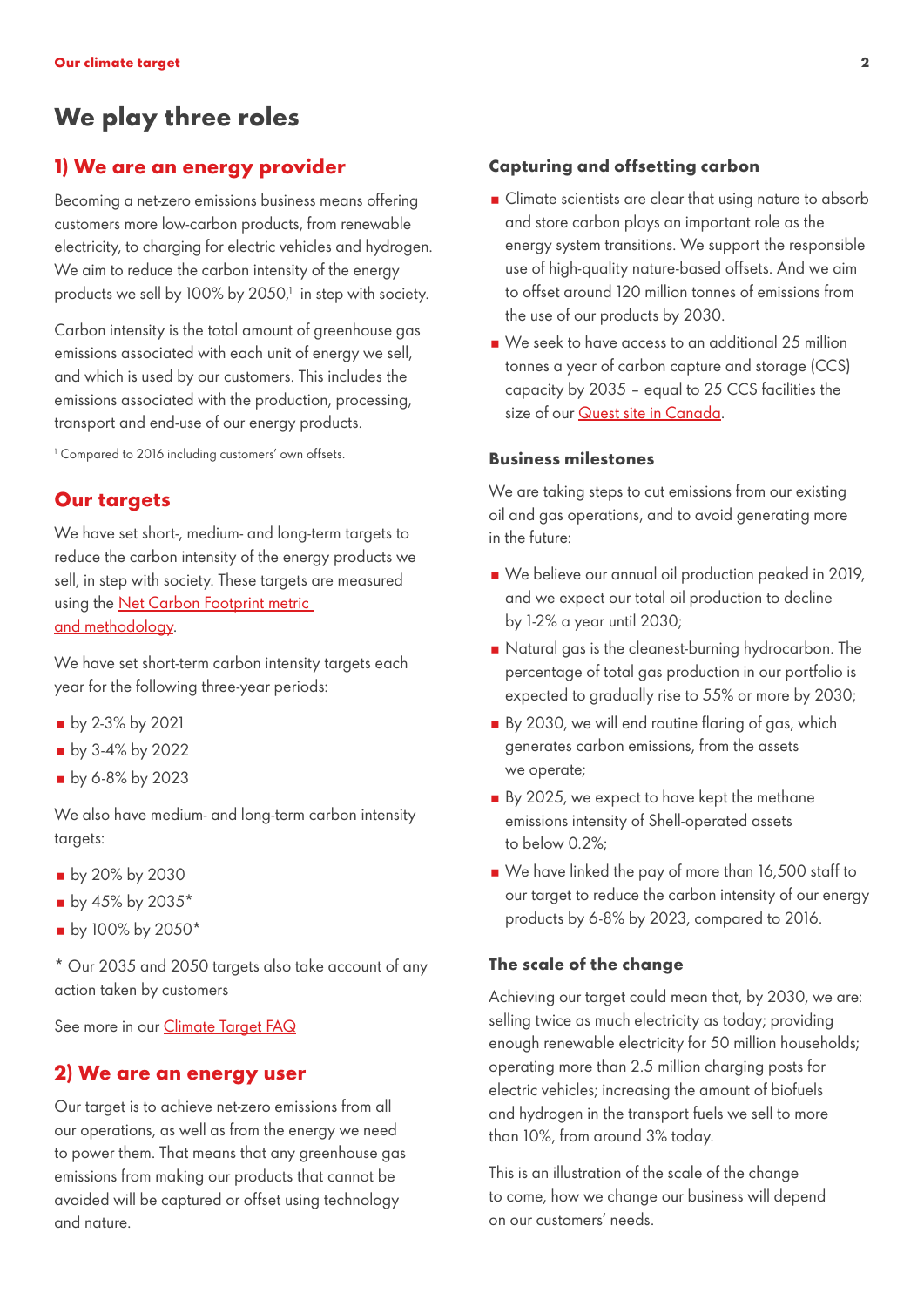# **3) We are a partner for change**

Working with our customers, we are helping them to address the GHG emissions they produce when they use products bought from us. We are also helping our customers to fnd ways to reduce their overall carbon footprints. Partnering with others includes supporting government policies to reduce carbon emissions, sector by sector.

# **Avoid, reduce, offset**

While each industry will need its own solutions, there are some common steps to reducing emissions:

- $\blacksquare$  being more energy-efficient to avoid generating GHG emissions;
- using lower-carbon energy products to reduce GHG emissions; and
- capturing unavoidable GHG emissions using technology or nature.

# **What are we already doing?**

# **As an energy provider**

### **At home**

EXAMPLE In Great Britain, we provide hundreds of thousands of homes with 100% certifed renewable electricity.\*

#### [Shell Energy](https://www.shellenergy.co.uk/)

\* Our renewable electricity is certifed by Renewable Energy Guarantees of Origin (REGOs), which means that all the electricity customers buy from us is matched with the equivalent number of units from 100% renewable sources in the UK.

## **On the move**

EXAMPLE We are meeting the growing needs of electric vehicle drivers – at home, at work or on the road. In total, we offer drivers access to more than 185,000 public electric vehicle charging facilities in more than 35 countries.

#### [Electric-vehicle charging](https://www.shell.com/energy-and-innovation/new-energies/electric-vehicle-charging.html)

EXAMPLE We have agreed to buy ubitricity, a European provider of on-street charging for electric vehicles.

[Shell agrees to buy ubitricity](https://www.shell.co.uk/media/2021-media-releases/shell-agrees-to-buy-ubitricity-a-leading-provider-of-on-street-charging-for-electric-vehicles-evs.html)

EXAMPLE Through Raízen in Brazil, a joint venture with biofuels company Cosan, Shell is one of the world's largest sugar-cane ethanol producers.

# [Biofuels](https://www.shell.com/energy-and-innovation/new-energies/biofuels.html#iframe=L3dlYmFwcHMvMjAxOV9CaW9mdWVsc19pbnRlcmFjdGl2ZV9tYXAv)

#### **For business**

EXAMPLE We are exploring ways to produce hydrogen using offshore wind power. In 2020, with our joint venture partner Eneco, we were awarded a tender to build the Hollandse Kust (Noord) offshore wind farm.

[Plan for wind power to drive Rotterdam hydrogen plant](https://www.shell.nl/media/nieuwsberichten/2020/wind-als-energiebron-voor-groene-waterstoffabriek-in-rotterdam.html) 

EXAMPLE MP2 Energy, part of Shell, is using advanced technologies to meet the lower-carbon energy needs of businesses and organisations.

# [MP2](https://www.mp2energy.com/)

**EXAMPLE** We are supplying carbon-neutral liquefied natural gas and have delivered to business customers in Taiwan, Japan, South Korea and China.

[Delivering carbon-neutral LNG](https://www.shell.com/business-customers/trading-and-supply/trading/news-and-media-releases.html) 

# **Generating renewable power**

EXAMPLE NoordzeeWind, a Shell joint venture, is a supplier of renewable energy into the European market through its 36 offshore wind turbines.

#### [Building a lower-carbon power business](https://www.shell.com/energy-and-innovation/new-energies.html#iframe=L3dlYmFwcHMvMjAxOV9uZXdfZW5lcmdpZXNfaW50ZXJhY3RpdmVfbWFwLw)

EXAMPLE Our first solar project in the Middle East is helping to power a smelting company in Oman and cutting its carbon emissions in the process.

[Powering industry with help from the sun](https://www.shell.com/inside-energy/powering-omani-industry-with-help-from-the-sun.html) 

# **As an energy user**

Using new equipment and advanced technology for greater efficiency in our oil and gas operations.

EXAMPLE We are installing new furnaces at our Moerdijk petrochemicals plant in the Netherlands. This could reduce the plant's annual  $CO<sub>2</sub>$  emissions by around 10%.

#### Investing in new furnaces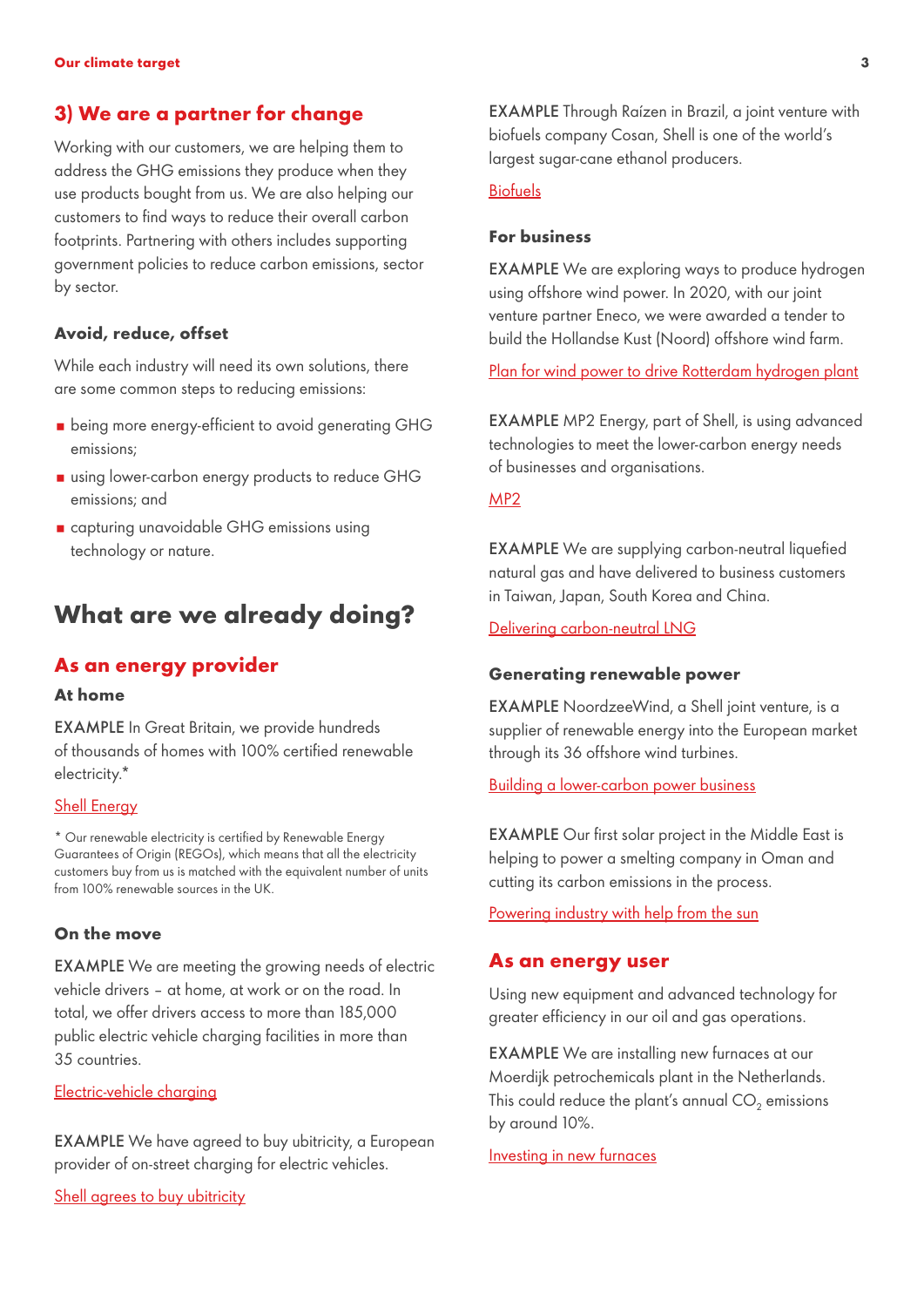#### **Our climate target 4**

EXAMPLE We are using drones in the Permian Basin, USA, to detect methane emissions and improve energy efficiency.

#### [Drone programme](https://www.shell.us/energy-and-innovation/shale-gas-and-oil/drone-development-permian-basin.html)

#### **Using cleaner power**

EXAMPLE We are using solar power at a growing number of our sites, including an installation for a lubricants plant in Singapore that could avoid up to a third of the GHG emissions from its electricity use.

# Using solar at our sites

# **Capturing emissions**

EXAMPLE Our Quest carbon capture and storage facility in Canada has captured and safely stored over 5 million tonnes of CO<sub>2</sub> to date.

### Quest CCS

# **As a partner for change**

#### **Aviation sector**

EXAMPLE Amazon Air has secured up to six million gallons of sustainable aviation fuel – made partly from biomass and waste – supplied by Shell Aviation and produced by World Energy.

# [Amazon](https://blog.aboutamazon.com/operations/promoting-a-more-sustainable-future-through-amazon-air)

EXAMPLE We are supplying DHL Express with sustainable aviation fuel at Schiphol Airport in the Netherlands.

[Shell to supply DHL Express with SAF](https://www.shell.com/business-customers/aviation/news-and-media-releases/news-and-media-2020/shell-to-supply-dhl-express-with-sustainable-aviation-fuel-at-schiphol-airport.html) 

EXAMPLE Working with Rolls-Royce, we are testing 100% sustainable aviation fuel.

[Rolls-Royce to test 100% Sustainable Aviation Fuel](https://www.rolls-royce.com/media/press-releases/2020/12-11-2020-rr-to-test-100-percent-sustainable-aviation-fuel-in-next-generation-engine-demonstrator.aspx#:~:text=generation%20engine%20demonstrator-,Rolls%2DRoyce%20to%20test%20100%25%20Sustainable%20Aviation%20Fuel,in%20next%20generation%20engine%20demonstrator&text=As%20part%20of%20its%20ongoing,on%20next%2Dgeneration%20engine%20technology.)  [in next generation engine demonstrator](https://www.rolls-royce.com/media/press-releases/2020/12-11-2020-rr-to-test-100-percent-sustainable-aviation-fuel-in-next-generation-engine-demonstrator.aspx#:~:text=generation%20engine%20demonstrator-,Rolls%2DRoyce%20to%20test%20100%25%20Sustainable%20Aviation%20Fuel,in%20next%20generation%20engine%20demonstrator&text=As%20part%20of%20its%20ongoing,on%20next%2Dgeneration%20engine%20technology.) 

#### **Shipping sector**

EXAMPLE We have developed and deployed advanced energy-efficiency technologies, such as software that helps guide a vessel's position in the water to cut fuel consumption and lower emissions, as well as advanced engine lubricants that also boost efficiency.

[Kongsberg and Shell sign JAWS agreement](https://www.kongsberg.com/maritime/about-us/news-and-media/news-archive/2020/kongsberg-and-shell-sign-jaws-agreement/) 

**EXAMPLE** We supply marine customers with liquefied natural gas (LNG), which offers another way to cut emissions today.

#### [LNG for marine](https://www.shell.com/energy-and-innovation/natural-gas/lng-for-transport/lng-for-marine.html#iframe=L2Zvcm1zL2VuX2diX3doYXRfbG5nX2Nhbl9kb19mb3JfeW91cl9idXNpbmVzcz91cmw9bG5nLWZvci1tYXJpbmU)

EXAMPLE We outlined the actions we are taking to help accelerate progress towards net-zero emissions in the shipping sector in our report Setting Shell's Course.

[Read Decarbonising Shipping: Setting Shell's Course](http://www.shell.com/DecarbonisingShipping) 

EXAMPLE In a joint report with Deloitte, we have also captured the industry view of how to decarbonise shipping.

[Deloitte/Shell shipping report](https://www.shell.com/energy-and-innovation/the-energy-future/decarbonising-shipping.html) 

#### **Road freight sector**

EXAMPLE We offer nature-based carbon credits to business customers operating heavy- and light-duty fleets in 10 countries across Europe and Asia.

#### [Nature-based solutions](https://www.shell.com/energy-and-innovation/new-energies/nature-based-solutions.html#iframe=L3dlYmFwcHMvMjAxOV9uYXR1cmVfYmFzZWRfc29sdXRpb25zL3VwZGF0ZS8)

EXAMPLE We are working with the Port of Los Angeles, Toyota Motor Corp. and Kenworth Truck Co to enable hydrogen trucks to operate out of the Port of Los Angeles, USA.

## [Shore to store](https://www.trucks.com/2018/09/17/toyota-kenworth-shell-partner-port-la-fuel-cell-project/)

EXAMPLE Together with Daimler Truck AG, IVECO, OMV, and the Volvo Group, we will help create the conditions for the mass-market roll-out of hydrogen trucks in Europe.

# [H2Accelerate](https://www.shell.com/energy-and-innovation/new-energies/new-energies-media-releases/h2-accelerate-new-collaboration-for-zero-emission-hydrogen-trucking-at-mass-market-scale.html)

EXAMPLE Along with our own ambition to reduce average emissions intensity of our fleet of almost 3,000 contracted road haulage tankers, we are also working with the road freight industry to help reduce vehicle emissions. We have produced a joint report with Deloitte sharing views from more than 150 road freight leaders.

[Decarbonising road freight](https://www.shell.com/energy-and-innovation/the-energy-future/decarbonising-road-freight.html)